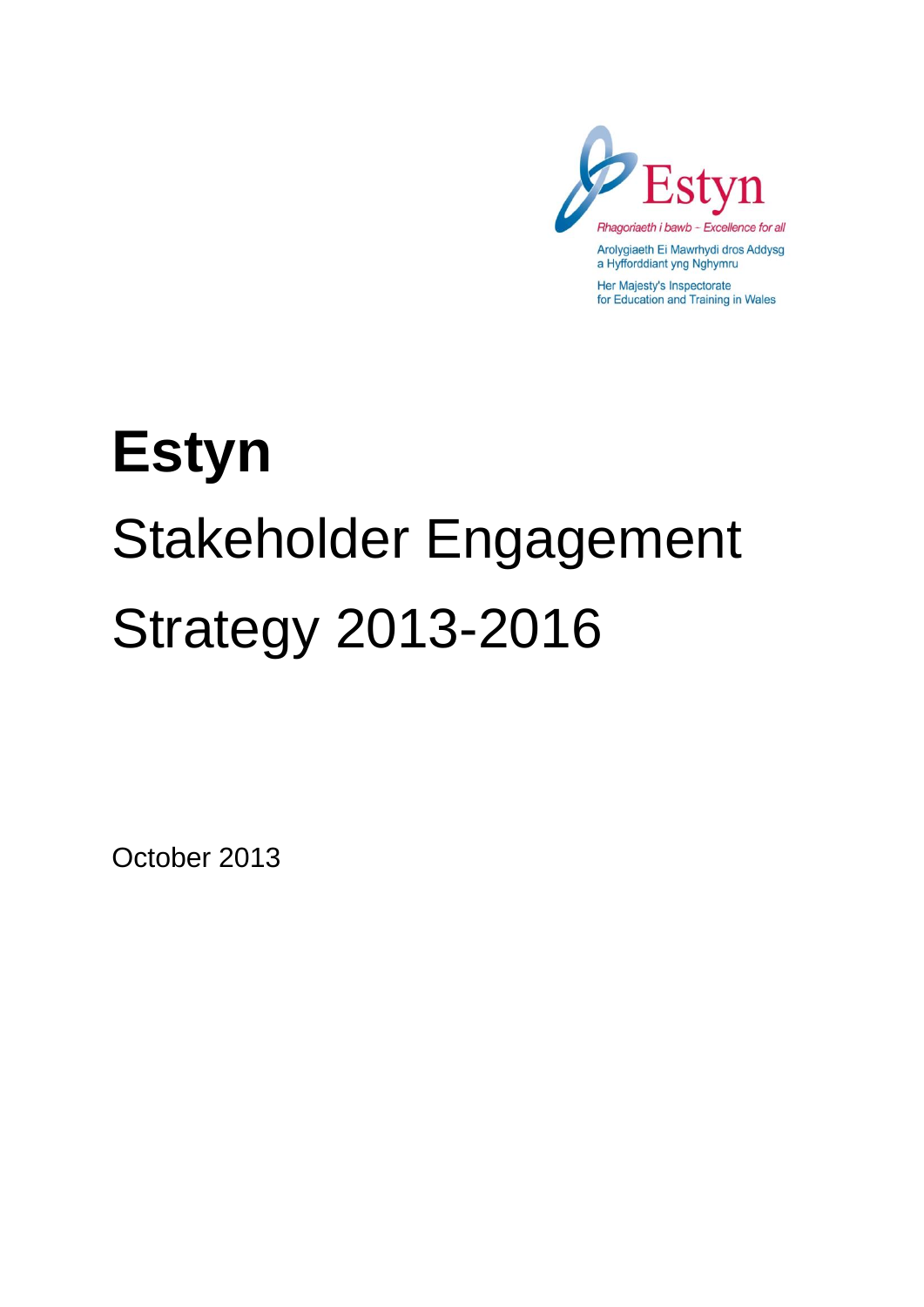# **Foreword**

Last year we undertook a review into how well we engage with our stakeholders. This work is part of our continued commitment to improving the way we work.

It is a high priority for us that our stakeholders have confidence and trust in our work. Building this confidence and trust relies on good practice, innovative thinking and a clear strategic vision from Estyn about how its work helps to improve education and training in Wales.

Our stakeholders are central to helping us to achieve our mission of promoting excellence for all learners in Wales and stakeholder engagement is integral to our organisation. The current climate presents many challenges for those of us involved in education and training. Together we must face these head on.

The next few years are critical if we are to improve our service and achieve our mission and deliver on our values. Our mission is to achieve excellence for all learners in Wales by providing independent, high-quality inspection and advice services. Our vision is to be recognised through the expertise of our staff as an authoritative voice on education and training in Wales.

The top three of our values are to keep learners and citizens at the centre of our work. We will act with openness, integrity and objectivity. Whilst we work in partnership with others, we will always maintain our independent voice. The other values and our core strategic objectives can be found in Estyn's Annual Plan. [\(http://www.estyn.gov.uk/download/publication/283019.1/annual-plan-2013-2014/\)](http://www.estyn.gov.uk/download/publication/283019.1/annual-plan-2013-2014/)

Estyn needs to get maximum benefit from engaging with stakeholders and we want to try to make those benefits mutual. One example of this has been the systematic consultation we have recently undertaken with our stakeholders across all sectors, at the mid-point of our six year inspection cycle, on how well our inspection arrangements have been working. This consultation was undertaken through meetings and forums as well as an online questionnaire, in order to gather views, both internally and externally. Using these findings, we have been able to establish a draft set of changes to our inspection handbooks and guidance documents.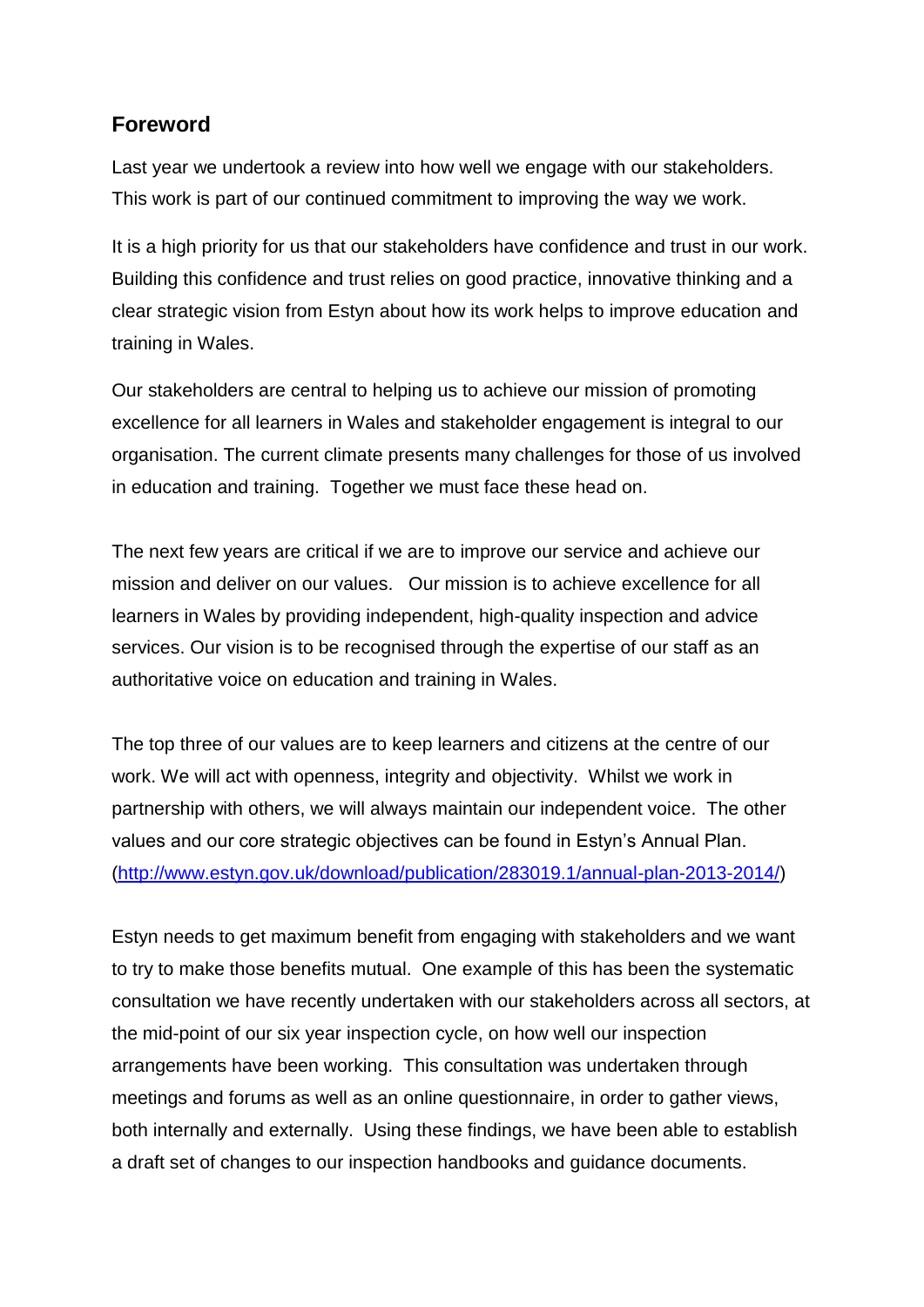The stakeholder engagement strategy is designed to help us maintain our relationship with our key stakeholders and to listen to their issues so that we can use feedback and information to improve the way we communicate and deliver our strategic objectives.

Diolch yn fawr

Ann Keane

Her Majesty's Chief Inspector of Education and Training in Wales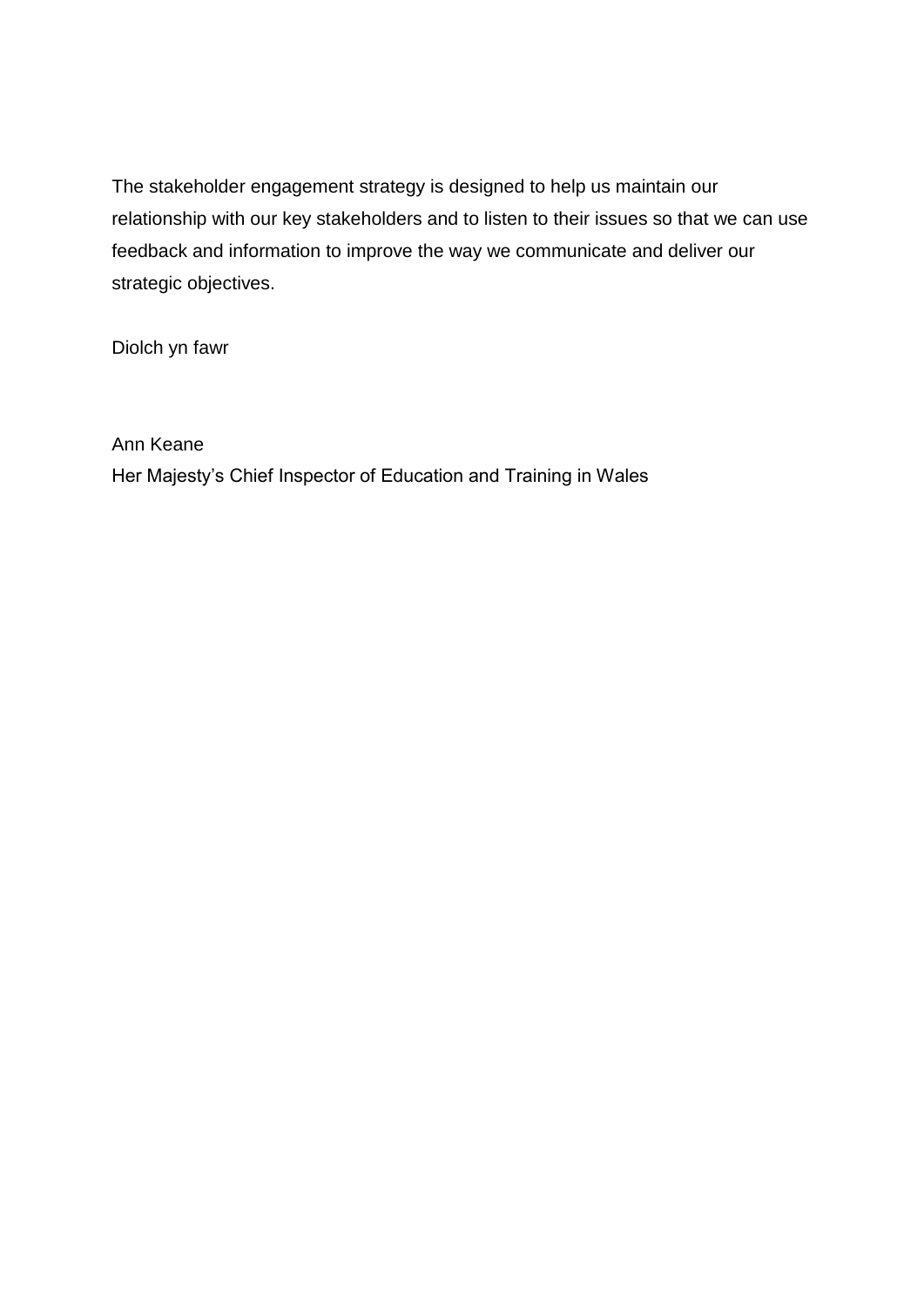# **Estyn's approach to Stakeholder Engagement**

We endeavour to inform, consult, involve and listen to **all** our stakeholders.

We will:

**Inform** – through the dissemination of useful and current information through our inspection and Ministerial remit reports, Estyn News (Estyn's biannual newsletter), regular e-shots, use of the print, online and broadcast media and the Estyn website.

**Consult** - by ensuring that all relevant stakeholders' views are canvassed and fully included in the consultation process.

**Involve** – through providing various communication channels which stakeholders can access by providing them with an avenue in which they can raise concerns which can be considered in Estyn's decision making processes.

# **Communication**

Communication is an integral part of stakeholder engagement. .

All our external communication is bilingual in accordance with our Welsh language policy, from newsletters, to thematic reports and press releases.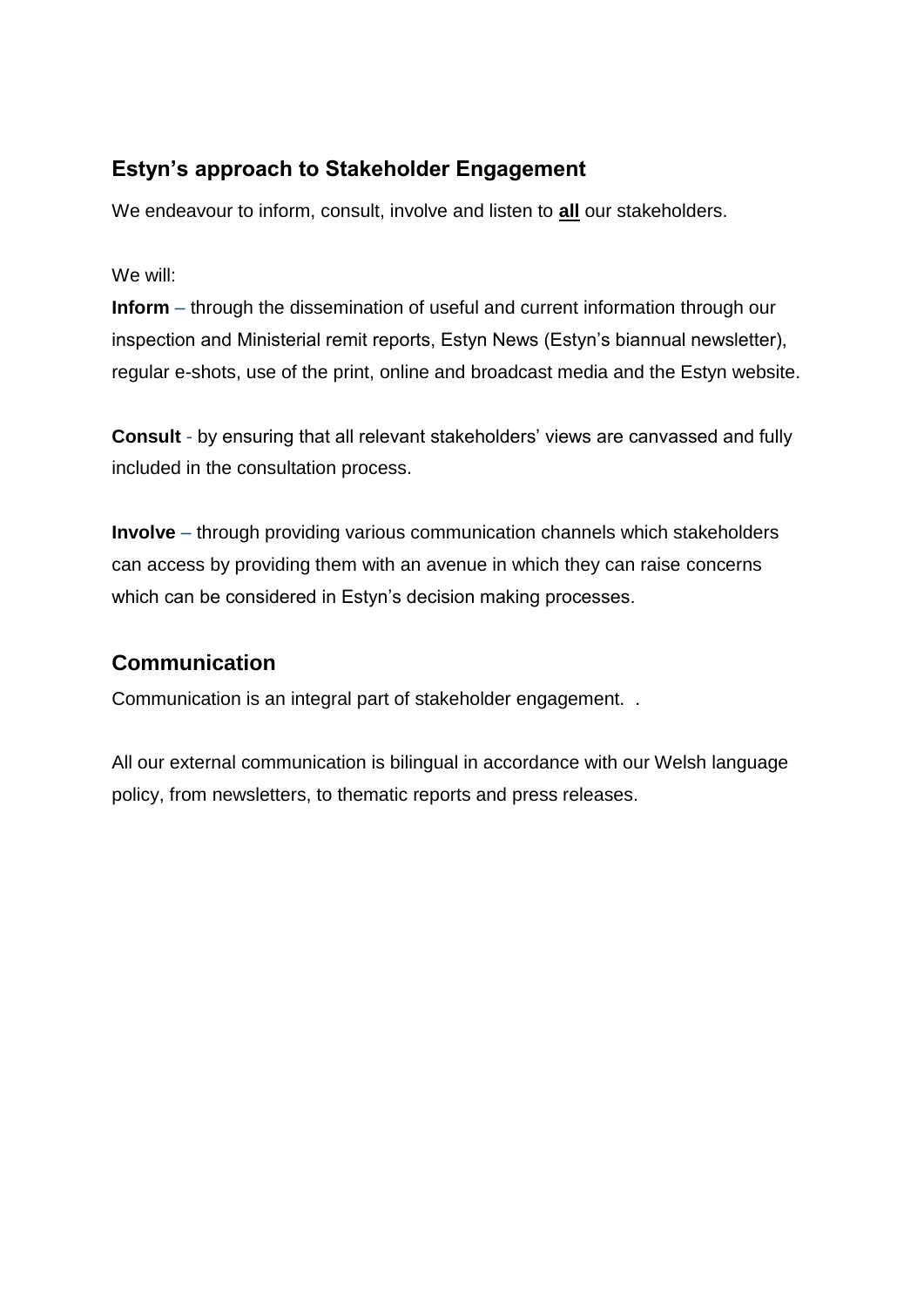# **Our stakeholders**

Currently we have the following stakeholders who we have identified or they have identified themselves to us. We will continue to review the range of organisations and people who we need to communicate and engage with.

| Organisation                                                                    |
|---------------------------------------------------------------------------------|
| Association of Directors of Education in Wales (ADEW)                           |
| <b>Agored Cymru</b>                                                             |
| Association of Professionals in Education and Children's Trusts (Aspect)        |
| Association of School and College Leaders (ASCL)                                |
| Association of Teachers and Lecturers (ATL)                                     |
| <b>Careers Wales</b>                                                            |
| <b>Central South Regional Consortia</b>                                         |
| <b>Children's Commissioner for Wales</b>                                        |
| Church in Wales Advisory Council for Education                                  |
| Colegau Cymru                                                                   |
| ContinYou Cymru                                                                 |
| Deputy Minister for Skills and Technology                                       |
| Diocese of Menervia                                                             |
|                                                                                 |
| English as an Additional Language Association of Wales (EALAW)                  |
| Equality and Human Rights Commission (EHRC)                                     |
| <b>Governors Wales</b>                                                          |
| <b>General Teaching Council for Wales (GTCW)</b>                                |
| Higher Education Funding Council for Wales (HEFCW)<br><b>Learn Direct Wales</b> |
|                                                                                 |
| <b>Learning Society</b>                                                         |
| Minister for Education and Skills                                               |
| National Association of Head Teachers (NAHT)                                    |
| National Association of Schoolmasters and Union of Women Teachers<br>(NAS/UWT)  |
| <b>National Child Minding Association Wales</b>                                 |
| <b>National Day Nurseries Association</b>                                       |
| National Training Federation for Wales (NTfW)                                   |
| National Institute of Adult Continuing Education (NIACE Dysgu Cymru)            |
| North Wales Regional Consortia                                                  |
| North Wales Special Schools Association of Headteachers                         |
| National Union of Teachers (NUT)                                                |
| Other Inspectorates (Healthcare Inspectorate for Wales, Care and Social         |
| Services Inspectorate in Wales and other UK inspectorates that we inspect       |
| with)                                                                           |
| Principal Youth Officers (PYO)                                                  |
| <b>Sector Skills Council</b>                                                    |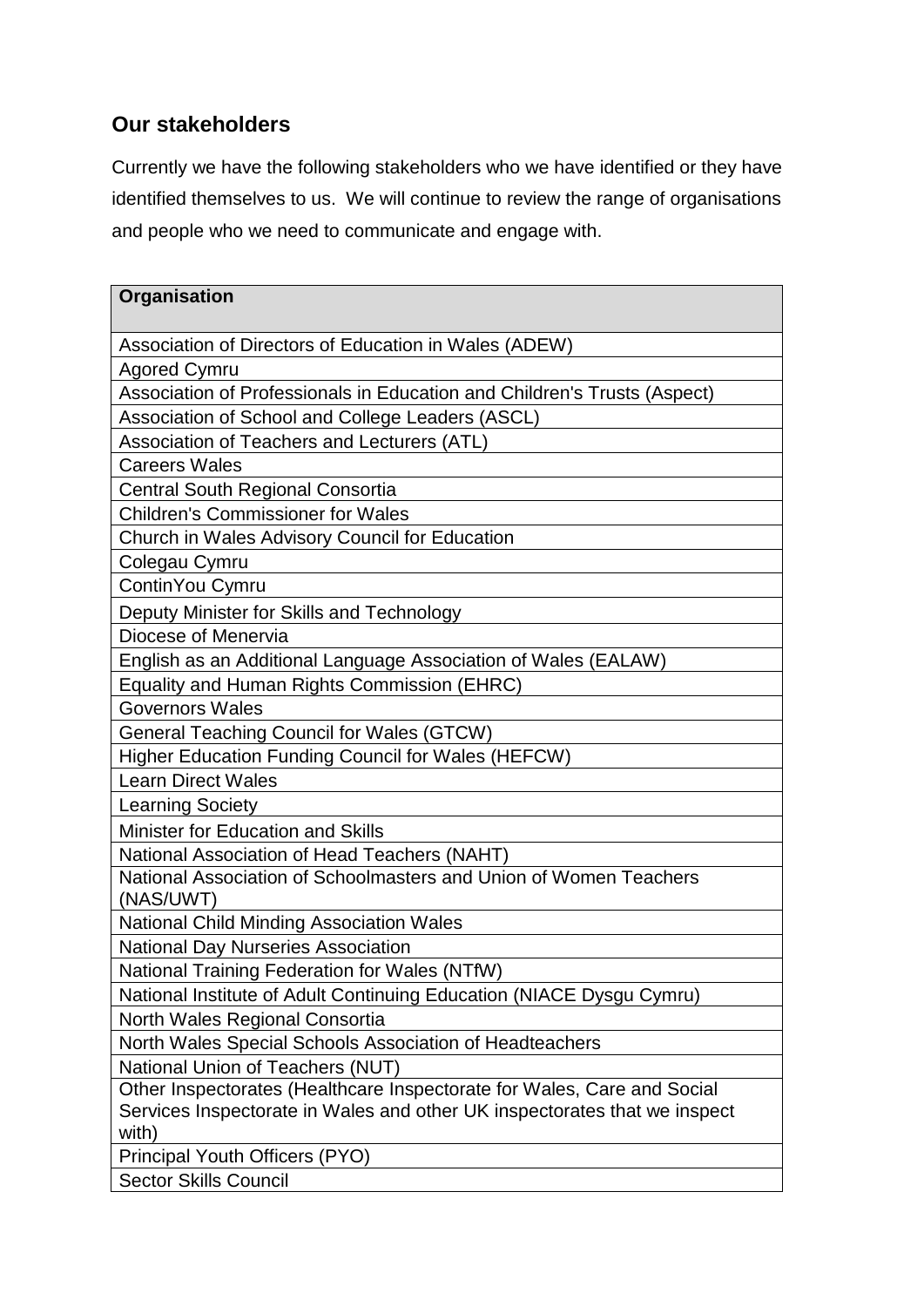| <b>Shadow Ministers for Education</b>                     |
|-----------------------------------------------------------|
| Society of Local Authority Chief Officers (SOLACE Wales)  |
| South East Wales Regional Consortia                       |
| South Wales Special Schools Association of Headteachers   |
| South West and Mid Wales Consortium                       |
| South West and Mid Wales Regional Consortia               |
| The Quality Assurance Agency for Higher Education (QAA)   |
| Undeb Cenedlaethol Athrawon Cymru (UCAC)                  |
| Universities Council for the Education of Teachers (UCET) |
| University & College Union (UCU)                          |
| Voice the Union                                           |
| Wales Audit Office (WAO)                                  |
| <b>Wales Pre-school Providers Association</b>             |
| <b>Wales Primary Schools Association</b>                  |
| <b>WEA South Wales</b>                                    |
| Welsh Government - Education and Skills                   |
| Welsh Government - Public Services & Local Government     |
| Welsh Independent Schools Council (WISC)                  |
| <b>Welsh Local Government Association (WLGA)</b>          |
| Welsh Joint Education Committee (WJEC)                    |
| Young Men's Christian Association (YMCA)                  |
| Young Women's Christian Association (YWCA)                |

# **The structure of our stakeholder engagement**

We will aim to deliver the following:

## **Events**

- An annual National Stakeholder Forum, which will help to share information, ideas and views about what helps improve education and training in Wales. One representative from each official body listed in our stakeholder list will be invited to attend. This event will be held in February or March at Estyn's Conference Suite in Cardiff.
- A series of Sector Network Forum meetings for all sectors. These will be held at least once a year and some sectors may have more than one meeting. The event/s will be organised by the relevant Estyn Sector Lead Inspector. The meetings could be held in Cardiff, Aberystwyth or Llandudno Junction, in venues that are part of the free public venue inventory of the Welsh Government.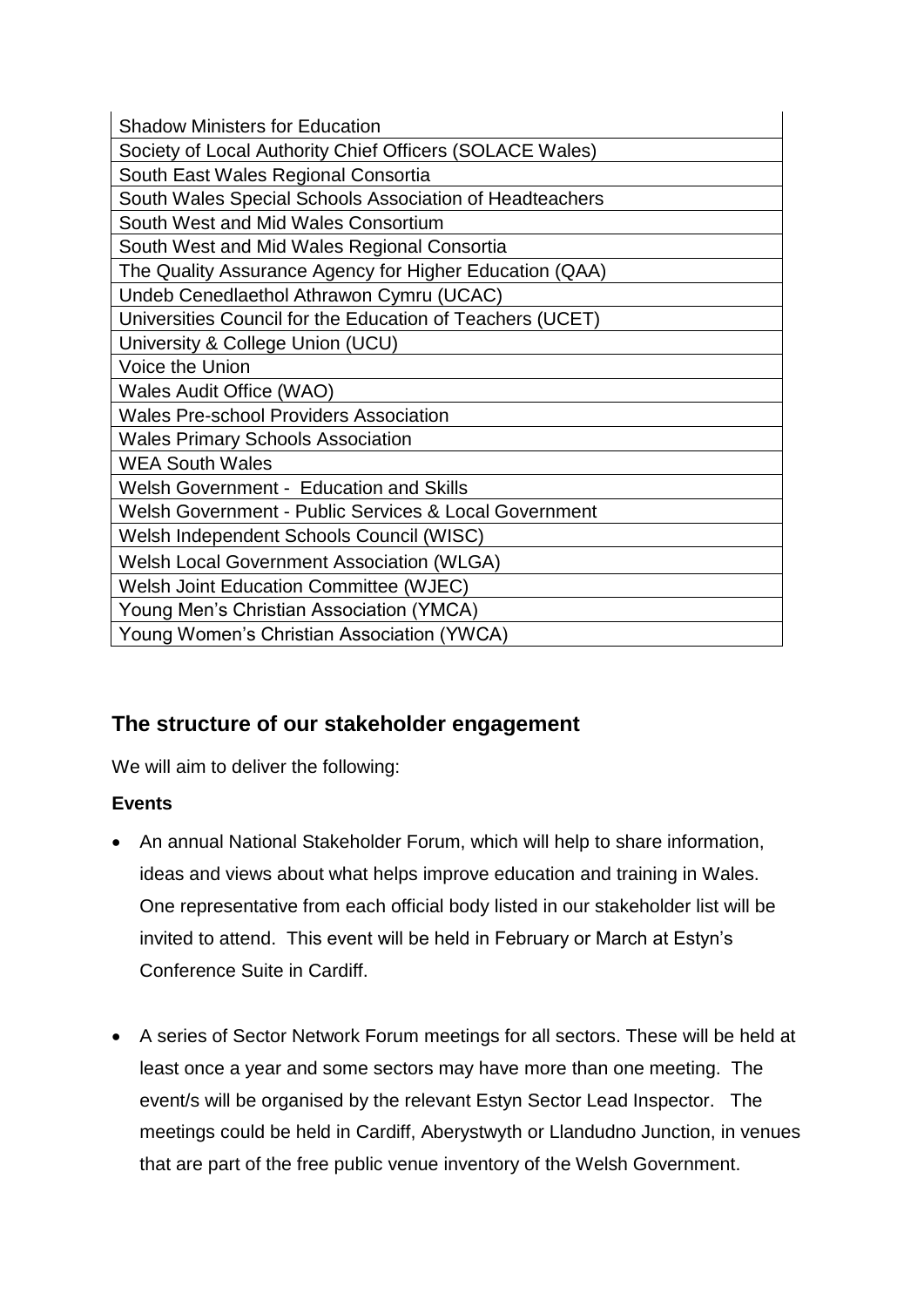#### **Digital communication**

- Estyn's Stakeholder newsletter (Estyn news) is produced twice a year and is emailed to the following:
	- o All Additional Inspectors All Peer Inspectors All Lay Inspectors
	- o All Education and Training providers
	- $\circ$  Stakeholders registered through Estyn's website
- Best Practice will continue to be disseminated using Estyn's website and through the publication 'Estyn news' (Estyn's biannual newsletter).
- We will develop and improve the Estyn website so that it signposts providers to best practice case studies more effectively.
- Blended learning, which combines face-to-face training with self-study using online material, has been piloting successfully in the training of primary phase peer inspectors so we now adopt this digital medium for other aspects of our training programme.

## **Building capacity in education and training through our stakeholders**

- Our inspectors will continue to provide high-quality professional dialogue during inspection and through the publication of inspection guidance across all sectors.
- Estyn will continue to encourage and promote the involvement of current practitioners as peer inspectors and nominees on inspections to promote crossfertilisation of best practice.
- We will continue to deliver four-day assessed courses in order to provide Additional Inspector training for system leaders as nominated by the new regional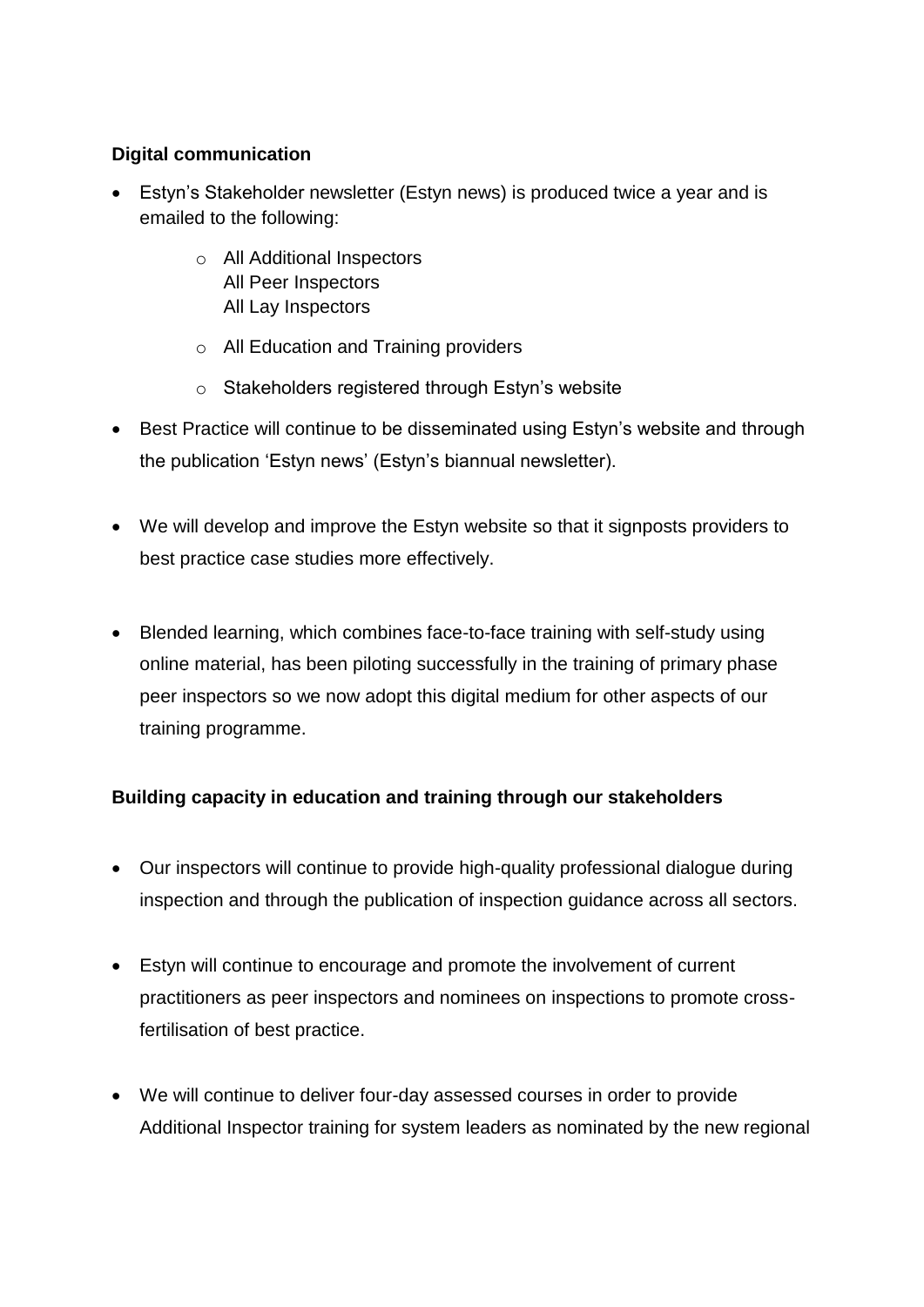consortia. The System Leader Inspectors will then join Estyn inspection teams on primary and secondary school inspections.

#### **Engagement with Welsh Government as a stakeholder**

 The Chief Inspector, Strategic Directors and Assistant Directors meet with their 'opposite number' in Welsh Government as part of a programme of regular meetings to provide advice as set out in the annual Ministerial Remit from the Minister for Education and Skills to Her Majesty's Chief Inspector of Education and Training in Wales.

In addition, we will ensure that:

 We review our stakeholder engagement strategy in 2016 about the best way to continue to engage and communicate. This aligns with the next Comprehensive Spending Review (CSR).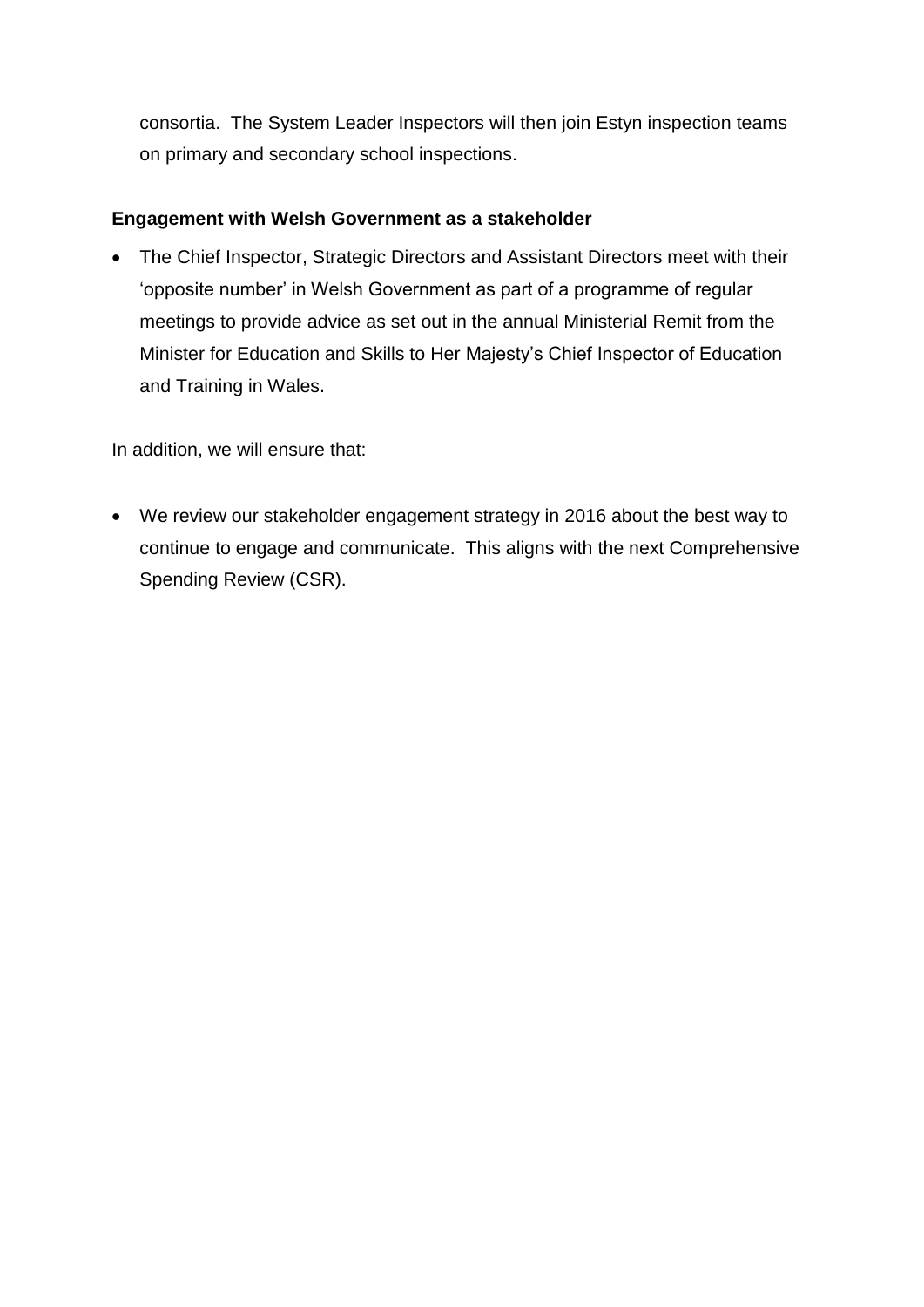## **Annex 1 Stakeholder Communication Plan**

## **October 2013**

#### **Overview**

The purpose of this document is to identify all the relevant stakeholders who have an interest in the work of Estyn. Each of these individuals or organisations has different communication needs and the nature and degree of interest varies considerably.

The table that follows arranges stakeholders into groups which share a similar interest in education and/or training. This allows us to target the most appropriate communication to that particular group. It is not possible to cover every permutation of group membership so this approach is a 'best-fit'.

Estyn aims to deliver communications to its stakeholders that are informative and relevant and which meet the requirements as outlined in Estyn's communication strategy.

#### **Stakeholders and Communication**

Communication will take place at key times through the year in accordance with statutory legislation and Estyn's annual communications plan.

#### **Communication channels**

The main communication channels identified in this plan are outlined below.

- Forums / briefings / workshops
- Events, such as best practice conferences
- ▲ One-to-one meetings
- $\triangle$  Estyn News Estyn's external newsletter
- $\overline{\phantom{a}}$  The Estyn website
- $\triangle$  Press releases / statements / interviews with the media / feature articles
- ▲ Corporate publications (HMCI Annual Report, Annual Plan and Accounts)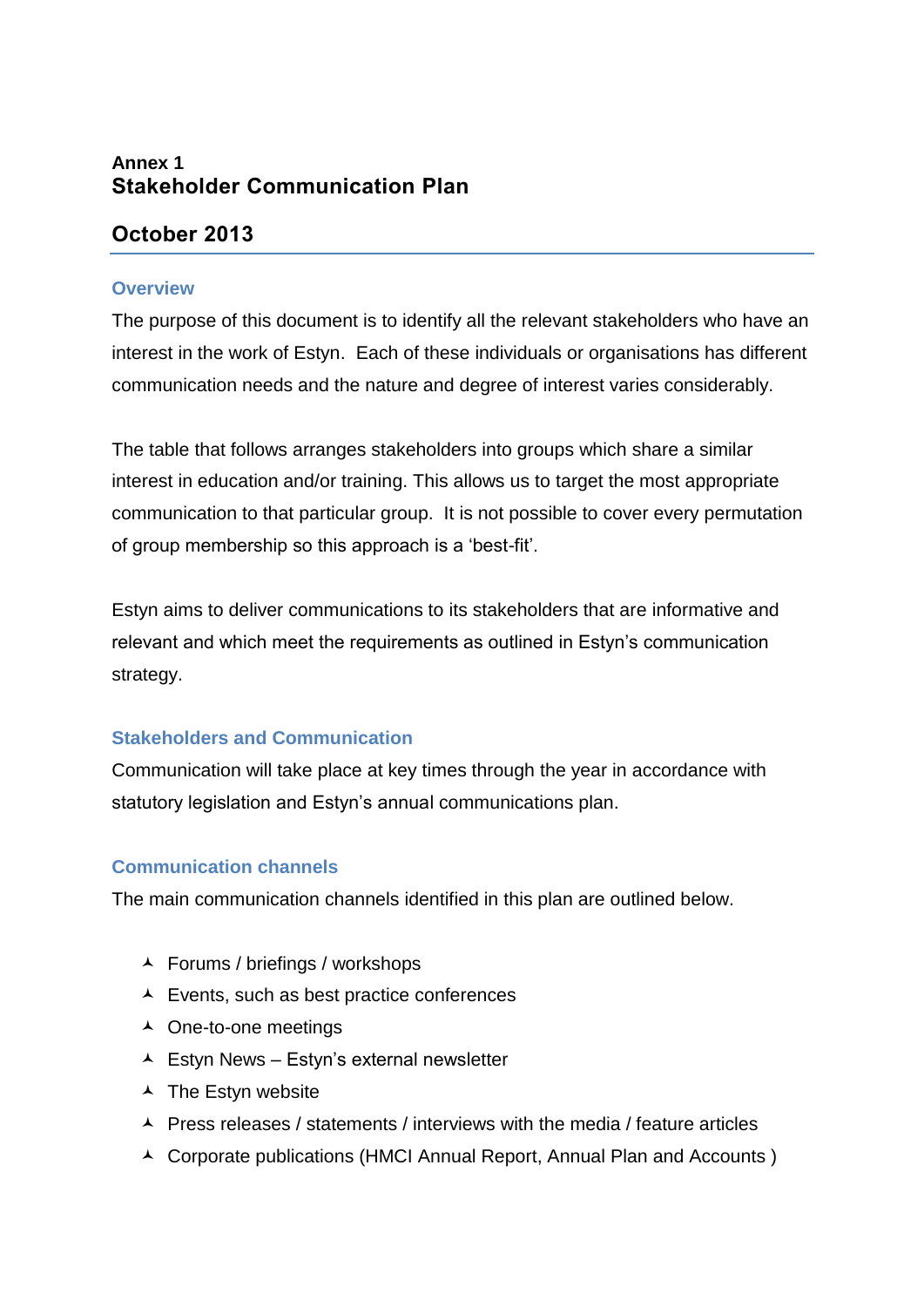- E-shots
- Estyn's Twitter and RSS feeds

## **External stakeholder analysis**

Estyn stakeholders have been grouped accordingly:

| <b>Interest</b>                                                                  | Type of stakeholder (a few examples)                                                                                                                                                                                        |
|----------------------------------------------------------------------------------|-----------------------------------------------------------------------------------------------------------------------------------------------------------------------------------------------------------------------------|
| Stakeholder's job is<br>directly affected by the<br>work of Estyn                | Headteachers, teachers, lecturers, support staff                                                                                                                                                                            |
| Directly benefit from the<br>work of Estyn                                       | Schools, post-16 providers, local authorities,<br>education service in prisons, adult community<br>learning (ACL) partnerships                                                                                              |
| Indirectly benefits from<br>the work of Estyn                                    | Learners, parents / carers, Children's Commissioner<br>for Wales, general public                                                                                                                                            |
| Directly contributes to<br>the work of Estyn                                     | Wales Audit Office (WAO), Care and Social<br>Services Inspectorate Wales (CSSIW), Healthcare<br>Inspectorate Wales (HIW), HM Probation, HM<br>Constabulary, HM Prisons, Inspectors, Contractors,<br><b>Welsh Government</b> |
| Indirectly contributes to<br>the work of Estyn                                   | The Standing International Conference<br>of Inspectorates (SICI)                                                                                                                                                            |
| Interested in the work of<br>Estyn but is not directly<br>or indirectly affected | The media, education critics and academics, SICI                                                                                                                                                                            |

| <b>Stakeholder</b>       | <b>Communication</b><br>type | <b>Stakeholder</b><br>communication<br>activities |
|--------------------------|------------------------------|---------------------------------------------------|
| Education professionals: | Regular                      | Estyn News -                                      |
| <b>Headteachers</b>      |                              | Estyn's biannual                                  |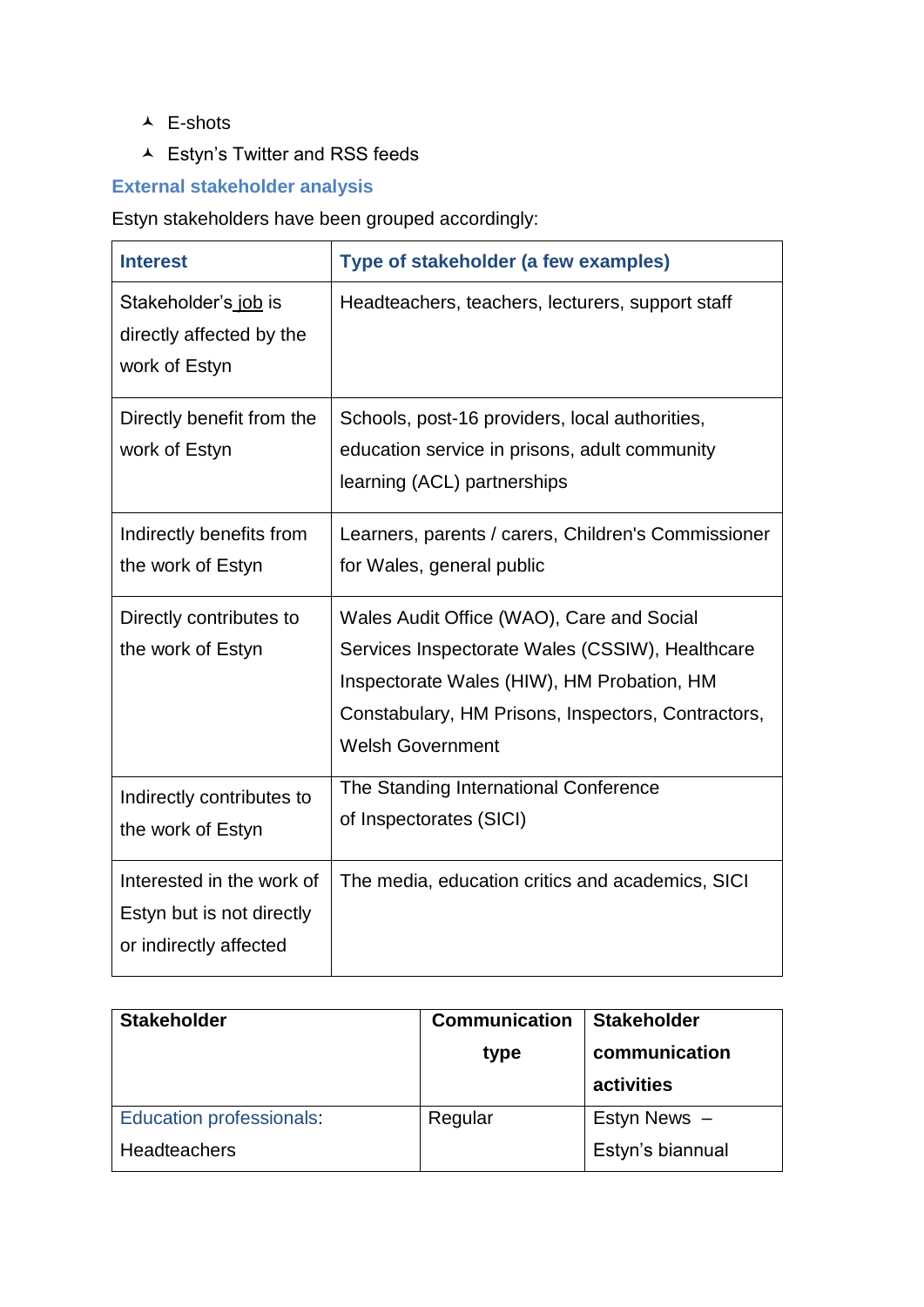| <b>Teachers</b>                    |         | newsletter                 |
|------------------------------------|---------|----------------------------|
| <b>Teaching assistants</b>         |         | Other organisation's       |
| Support staff                      |         | communication              |
| Lecturers                          |         | channels $-$ e.g.          |
| <b>System Leaders</b>              |         | GTCW newsletter,           |
| <b>Chief Executives (LAs)</b>      |         | Headteacher                |
| <b>Principals</b>                  |         | associations               |
|                                    |         | <b>Local Authority</b>     |
|                                    |         | channels: website,         |
|                                    |         | newsletter, intranet,      |
|                                    |         | e-shots                    |
|                                    |         | The Estyn website          |
|                                    |         | Estyn's corporate          |
|                                    |         | publications e.g.          |
|                                    |         | guidance, HMCI Annual      |
|                                    |         | Report, Remits             |
|                                    |         | Estyn events               |
|                                    |         |                            |
| Education and training providers : | Regular | Forums / briefings /       |
| <b>Nurseries</b>                   |         | workshops                  |
| Non-maintained settings            |         | Estyn events               |
| Primary and secondary schools      |         | Inspection reports         |
| Colleges                           |         | Estyn's corporate          |
| Special schools                    |         | publications e.g.          |
| Work-based learning providers      |         | <b>HMCI Annual Report,</b> |
| Pupil referral units               |         | <b>Remits</b>              |
| Independent schools;               |         | Other organisation/        |
| Further education;                 |         | associations / unions      |
| Independent specialist colleges;   |         | newsletters $-$ e.g.       |
| Adult community learning;          |         | Dysg newsletter            |
| Local authorities                  |         | E-shots                    |
| Teacher education and training;    |         | The media (including       |
| Work-based learning;               |         | specialist trade           |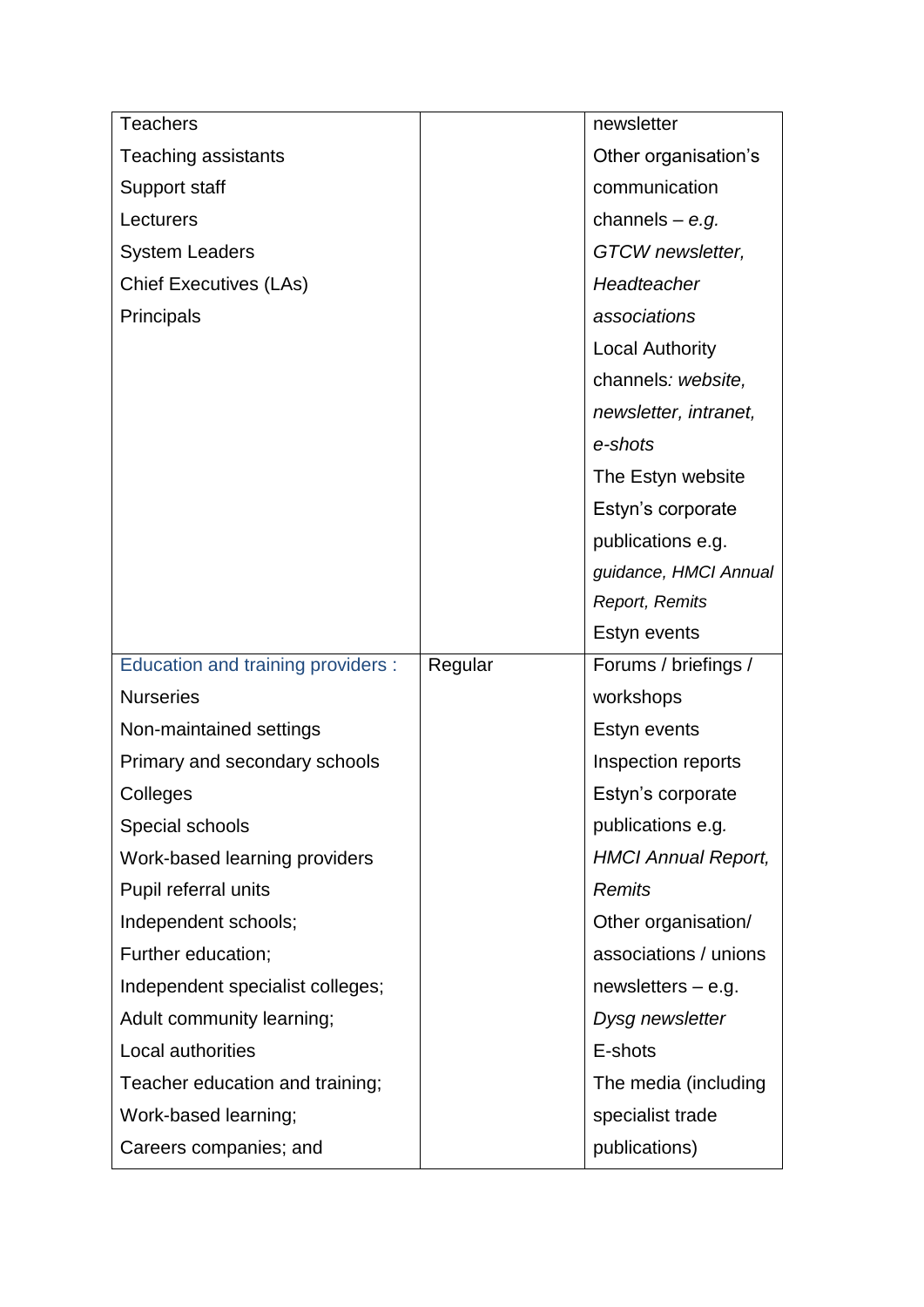| Offender learning.                  |                    |                         |
|-------------------------------------|--------------------|-------------------------|
| <b>Welsh Government (Department</b> | At key dates       | One-to-one briefings    |
| for Education and Skills):          | throughout the     | E-mail                  |
| Government officials                | year (determined   | Estyn's corporate       |
| The Minister for Education and      | by statutory       | publications e.g.       |
| <b>Skills</b>                       | legislation and/or | <b>Estyn Corporate</b>  |
| Deputy Minister for Skills and      | mutually agreed    | Plan, HMCI Annual       |
| Technology                          | time scales)       | Report, Remit reports   |
|                                     |                    | Inspection reports      |
| <b>Unions &amp; Professional</b>    | $Required - to$    | <b>Briefings</b>        |
| <b>Associations</b>                 | support            | E-shots                 |
|                                     | communication      |                         |
|                                     | activities to      |                         |
|                                     | teachers et al.    |                         |
|                                     |                    |                         |
| <b>Inspection Wales (Joint</b>      | Dates determined   | One-to-one briefings    |
| inspectorate organisation)          | by pre-arranged    | <b>Briefings</b>        |
|                                     | meetings and/ or   | Working groups          |
|                                     | the publication of | <b>Inspection Wales</b> |
|                                     | joint reports      | website                 |
|                                     |                    |                         |
| Other education inspectorates       | As and when        | One-to-one briefings    |
| <b>OFSTED</b>                       | required           | Events / Briefings /    |
| <b>Education Scotland</b>           |                    | Workshops               |
| <b>ETI - Northern Ireland</b>       |                    |                         |
| Department of Education and Skills  |                    |                         |
| Inspectorate (Eire)                 |                    |                         |
| Inspectors:                         | $Regular - to$     | E-shots                 |
| Contracted by Estyn                 | ensure they are    | <b>Estyn News</b>       |
|                                     | up-to-date with    | Events / Briefings /    |
|                                     | any changes or     | workshops               |
|                                     | developments to    | <b>VIRs</b>             |
|                                     | the inspection     | Estyn website           |